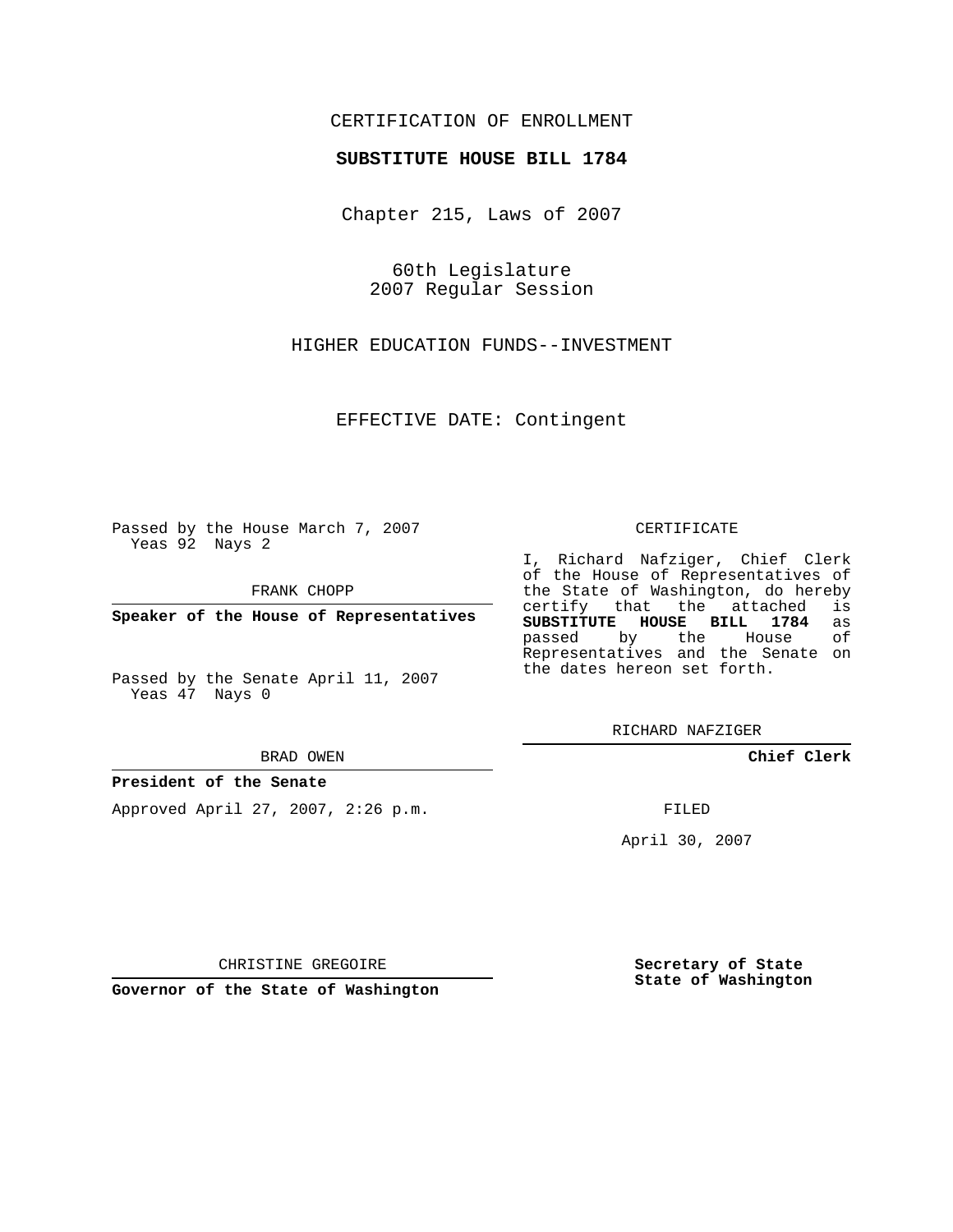# **SUBSTITUTE HOUSE BILL 1784** \_\_\_\_\_\_\_\_\_\_\_\_\_\_\_\_\_\_\_\_\_\_\_\_\_\_\_\_\_\_\_\_\_\_\_\_\_\_\_\_\_\_\_\_\_

\_\_\_\_\_\_\_\_\_\_\_\_\_\_\_\_\_\_\_\_\_\_\_\_\_\_\_\_\_\_\_\_\_\_\_\_\_\_\_\_\_\_\_\_\_

Passed Legislature - 2007 Regular Session

**State of Washington 60th Legislature 2007 Regular Session**

**By** House Committee on Capital Budget (originally sponsored by Representatives Kenney, Sells, Buri and Wood; by request of Washington State University)

READ FIRST TIME 02/26/07.

 AN ACT Relating to investment of funds derived from the sale of lands set apart for institutions of higher education; amending RCW 39.42.070, 39.42.090, 43.33A.150, 43.79.010, 43.79.060, 43.79.110, 43.79.130, and 43.79.160; creating a new section; and providing a contingent effective date.

BE IT ENACTED BY THE LEGISLATURE OF THE STATE OF WASHINGTON:

 NEW SECTION. **Sec. 1.** The legislature finds that after passage of a constitutional amendment (House Joint Resolution No. 4215 or Senate Joint Resolution No. 8220), the state investment board will be permitted in accordance with RCW 43.33A.140 to invest a portion of the higher education permanent funds in equities. The legislature further recognizes that by investing in equities, the value of the higher education permanent funds may fluctuate over time due to market changes even if no disposition of the fund principal is made. The removal of the word "irreducible" in this act, describing the higher education permanent funds, is needed to clarify that the mere reduction in market value of a permanent fund due to such fluctuations would not violate the mandate of the statute. It is the intent of the legislature to clarify state law to permit equity investment of higher education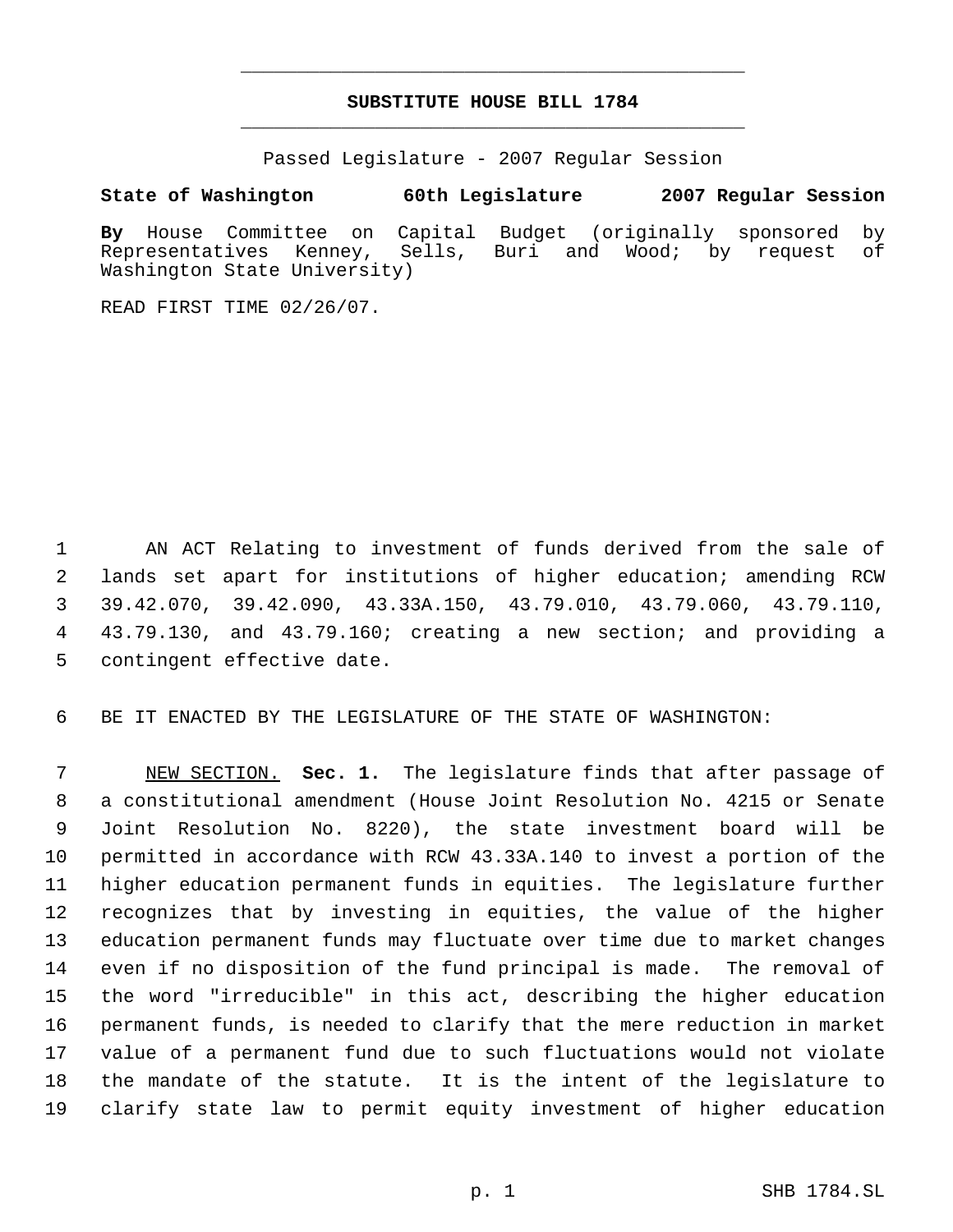permanent funds even if there is a decline in the value of a permanent fund due to market changes. It is not the intent of the legislature to change the requirement that unless otherwise allowed by law the principal amounts in the higher education permanent funds are to be held in perpetuity for the benefit of the designated institutions and future generations, and that only the earnings from a higher education permanent fund may be appropriated to support the benefited institution.

 **Sec. 2.** RCW 39.42.070 and 2003 1st sp.s. c 9 s 1 are each amended to read as follows:

 (1) On or after the effective date of this act, the treasurer shall compute general state revenues for the three fiscal years immediately preceding such date and shall determine the arithmetic mean thereof. As soon as is practicable after the close of each fiscal year thereafter, he or she shall do likewise. In determining the amount of general state revenues, the treasurer shall include all state money received in the treasury from each and every source whatsoever except: (a) Fees and revenues derived from the ownership or operation of any undertaking, facility or project; (b) moneys received as gifts, grants, donations, aid or assistance or otherwise from the United States or any department, bureau or corporation thereof, or any person, firm or corporation, public or private, when the terms and conditions of such gift, grant, donation, aid or assistance require the application and disbursement of such moneys otherwise than for the general purposes of the state of Washington; (c) moneys to be paid into and received from retirement system funds, and performance bonds and deposits; (d) moneys to be paid into and received from trust funds including but not limited to moneys received from taxes levied for specific purposes and the 29 several permanent ((and irreducible)) funds of the state and the moneys derived therefrom but excluding bond redemption funds; (e) proceeds received from the sale of bonds or other evidences of indebtedness. Upon computing general state revenues, the treasurer shall make and file in the office of the secretary of state, a certificate containing the results of such computations. Copies of said certificate shall be sent to each elected official of the state and each member of the legislature. The treasurer shall, at the same time, advise each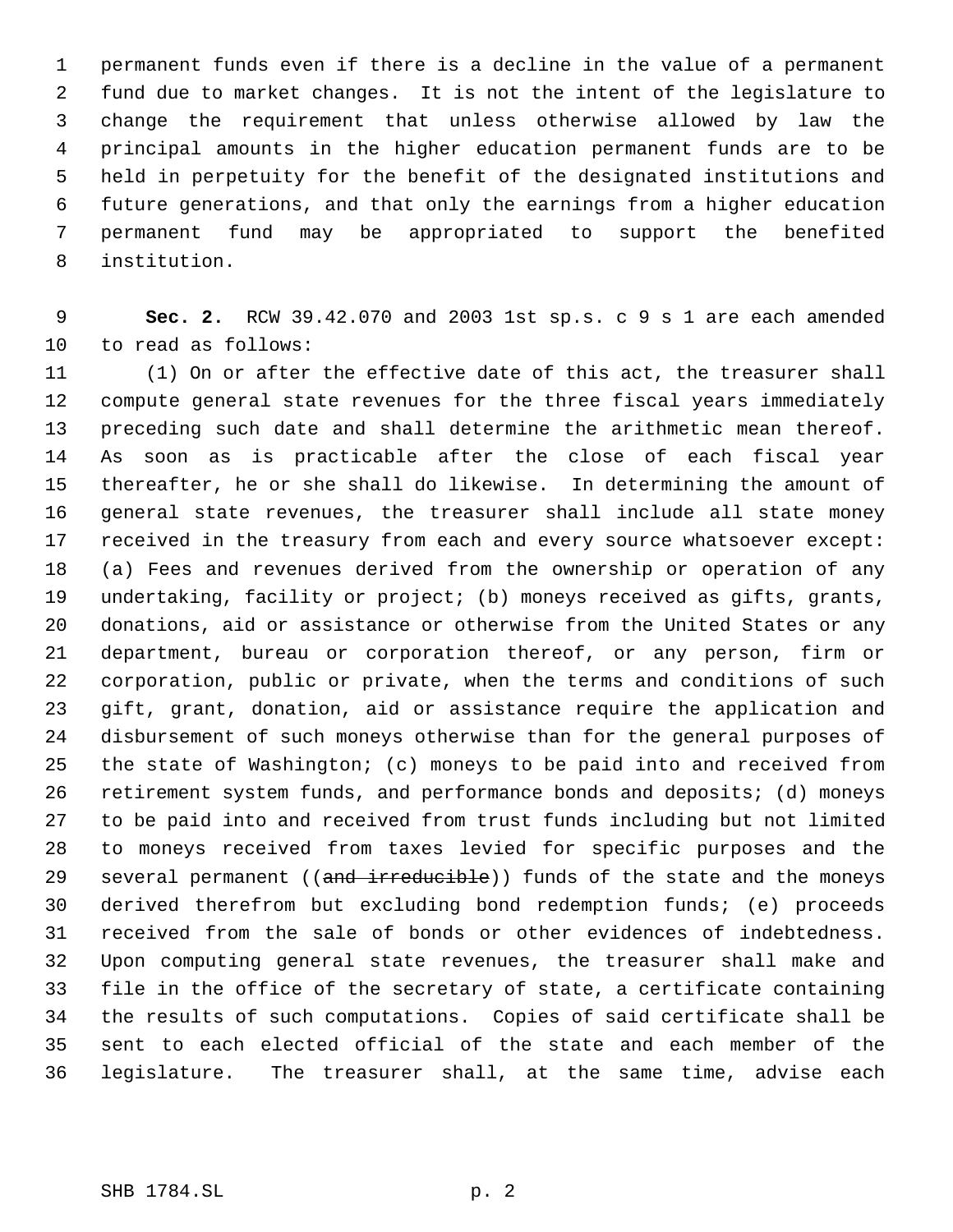elected official and each member of the legislature of the current available debt capacity of the state, and may make estimated projections for one or more years concerning debt capacity.

 (2) For purposes of this chapter, general state revenues shall also include revenues that are deposited in the general fund under RCW 82.45.180(2), lottery revenues as provided in RCW 67.70.240(3), revenues paid into the general fund under RCW 84.52.067, and revenues deposited into the student achievement fund and distributed to school districts as provided in RCW 84.52.068.

 **Sec. 3.** RCW 39.42.090 and 1985 c 57 s 21 are each amended to read as follows:

 The state finance committee may issue certificates of indebtedness in such sum or sums that may be necessary to meet temporary deficiencies of the treasury. Such certificates may be issued only to provide for the appropriations already made by the legislature and such certificates must be retired and the debt discharged other than by refunding within twelve months after the date of issuance.

 For the purposes of this section, the state treasury shall include all statutorily established funds and accounts except for any of the 20 permanent ((irreducible)) funds of the state treasury.

 **Sec. 4.** RCW 43.33A.150 and 1989 c 179 s 2 are each amended to read as follows:

 (1) The state investment board shall prepare written reports at least quarterly summarizing the investment activities of the state investment board, which reports shall be sent to the governor, the senate ways and means committee, the house appropriations committee, the department of retirement systems, and other agencies having a direct financial interest in the investment of funds by the board, and to other persons on written request. The state investment board shall provide information to the department of retirement systems necessary for the preparation of monthly reports.

 (2) At least annually, the board shall report on the board's investment activities for the department of labor and industries' accident, medical aid, and reserve funds to the senate financial institutions and insurance committee, the senate economic development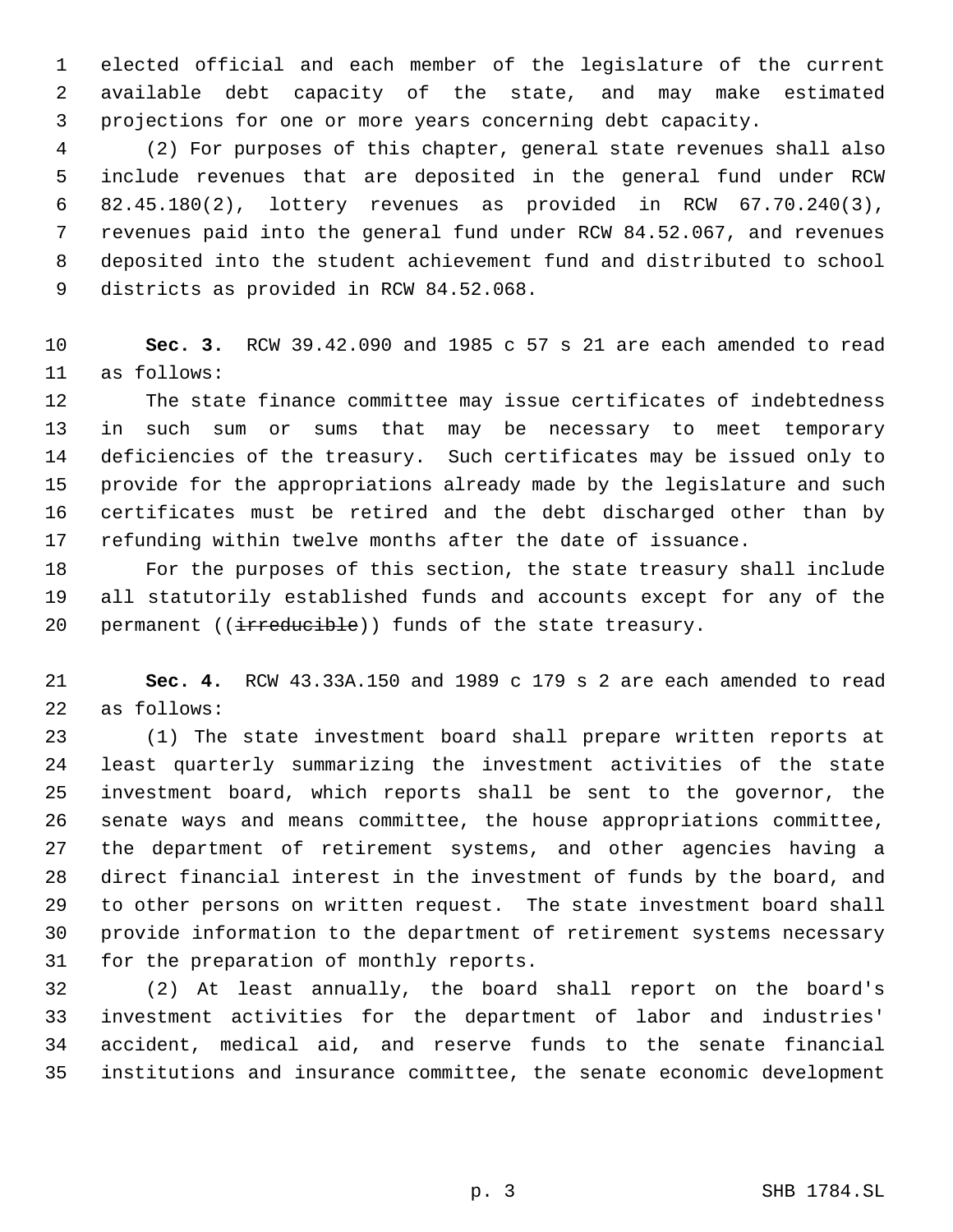and labor committee, and the house commerce and labor committee, or appropriate successor committees.

 (3) At least annually, the board shall report on the board's investment activities for the higher education permanent funds to the 5 house capital budget committee and the senate ways and means committee.

 **Sec. 5.** RCW 43.79.010 and 1965 c 8 s 43.79.010 are each amended to read as follows:

 All moneys paid into the state treasury, except moneys received from taxes levied for specific purposes, and the several permanent 10 ((and irreducible)) funds of the state and the moneys derived therefrom, shall be paid into the general fund of the state.

 **Sec. 6.** RCW 43.79.060 and 1965 c 8 s 43.79.060 are each amended to read as follows:

14 There shall be in the state treasury a permanent ((and 15 irreducible)) fund known as the "state university permanent fund," into which shall be paid all moneys derived from the sale of lands granted, held, or devoted to state university purposes.

 **Sec. 7.** RCW 43.79.110 and 1991 sp.s. c 13 s 96 are each amended to read as follows:

20 There shall be in the state treasury a permanent ((and 21 irreducible)) fund known as the "scientific permanent fund," into which shall be paid all moneys derived from the sale of lands set apart by the enabling act or otherwise for a scientific school. The income derived from investments pursuant to RCW 43.84.080 and 43.33A.140 shall be credited to the Washington State University building account less the applicable allocations to the state treasurer's service fund 27 pursuant to RCW 43.08.190 or to the state investment board expense 28 account pursuant to RCW 43.33A.160.

 **Sec. 8.** RCW 43.79.130 and 1991 sp.s. c 13 s 94 are each amended to read as follows:

31 There shall be in the state treasury a permanent ((and 32 irreducible)) fund known as the "agricultural permanent fund," into which shall be paid all moneys derived from the sale of lands set apart by the enabling act or otherwise for an agricultural college. The